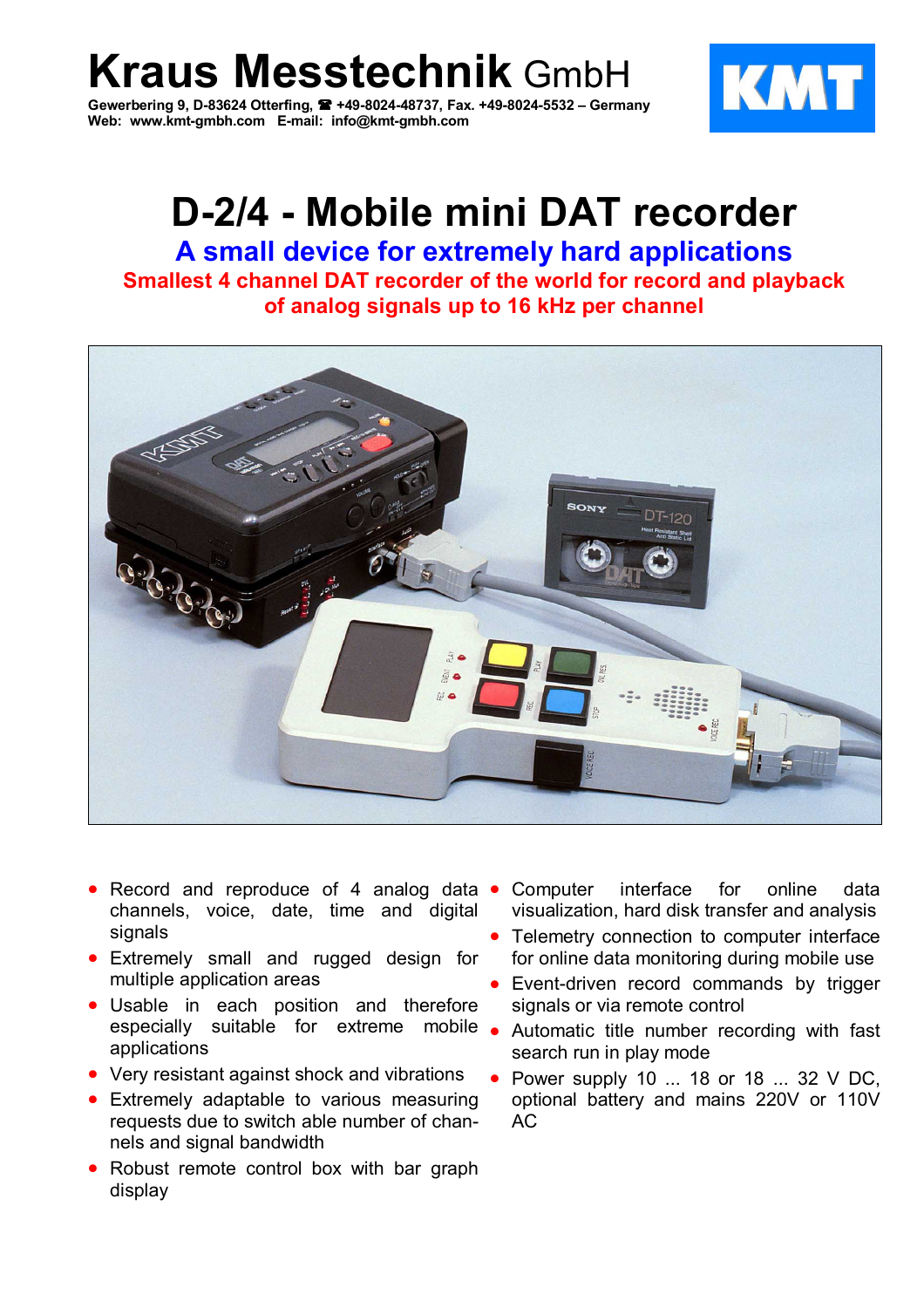The D-2/4 DAT Recorder is a small and powerful data logger. The encoders, input pulses from revolution or speed sensors and simple physical size and shock resistance is his major advantage against other data acquisition devices. This becomes apparent, whenever space or critical positioning is the issue. Well-tried examples are cars, trucks, trains, planes and heavy machines. The surveillance's and analysis takes place online.

Over a serial PCM output, optionally also by our RF telemetry TS/TE 2.5, the data will transmit to a computer. Our Windows 95/NT based MLAB and MGRAPH Software control the whole data transfer, hard disk storing, numerical and graphical online visualization, mathematical transformations, trigger monitoring and event-driven tasks. The lastmentioned feature includes the possibility of signal level controlled data record. This have an especially meaning for long term measurements, where continuous recording is impractical. In this case, for example, a periodic signal impulse can start an one-minute record of analog data, current time and title number.

The D-2/4 DAT can convert data from analog to digital and feed them direct to an PC without recording using the "Tape Bypass" function. Just as in recording mode the analog data will filtered and digitized and the DAT recorder works as an PCM encoder for serial or telemetry data transmission.

An additional feature is the digital pulse channel for simultaneous recording of bit streams with clock rates from 0 to 40 kBit/s. This input is very suitable for PCM signals transmitted via telemetry from extern

digital signals. With an optional encoder this bit stream can also used for recording 4 or 8 additional low frequency analog channels independent from the selected channel mode.

D-2/4 - Application e.g. in a missile:



References D-2/4 and D-2/16

Daewoo Corp. Korea **Fack Corp. Example 2** Ferrari Formula 1 Italy Fiat Italy Fiat Italy Hyundai Korea **Military test departments** Railway Germany VW Brazil **And MASA** and many more .... .

Aprilia motorcycle Italy **Benetton Formula 1 England** CNES France - MIR space station Renault Sport France **SAGEM France** SAGEM France Samsung Heavy Industry Korea

Application MIR space station Application recording data's in a missile





Application Formula 1 Application motorcycle

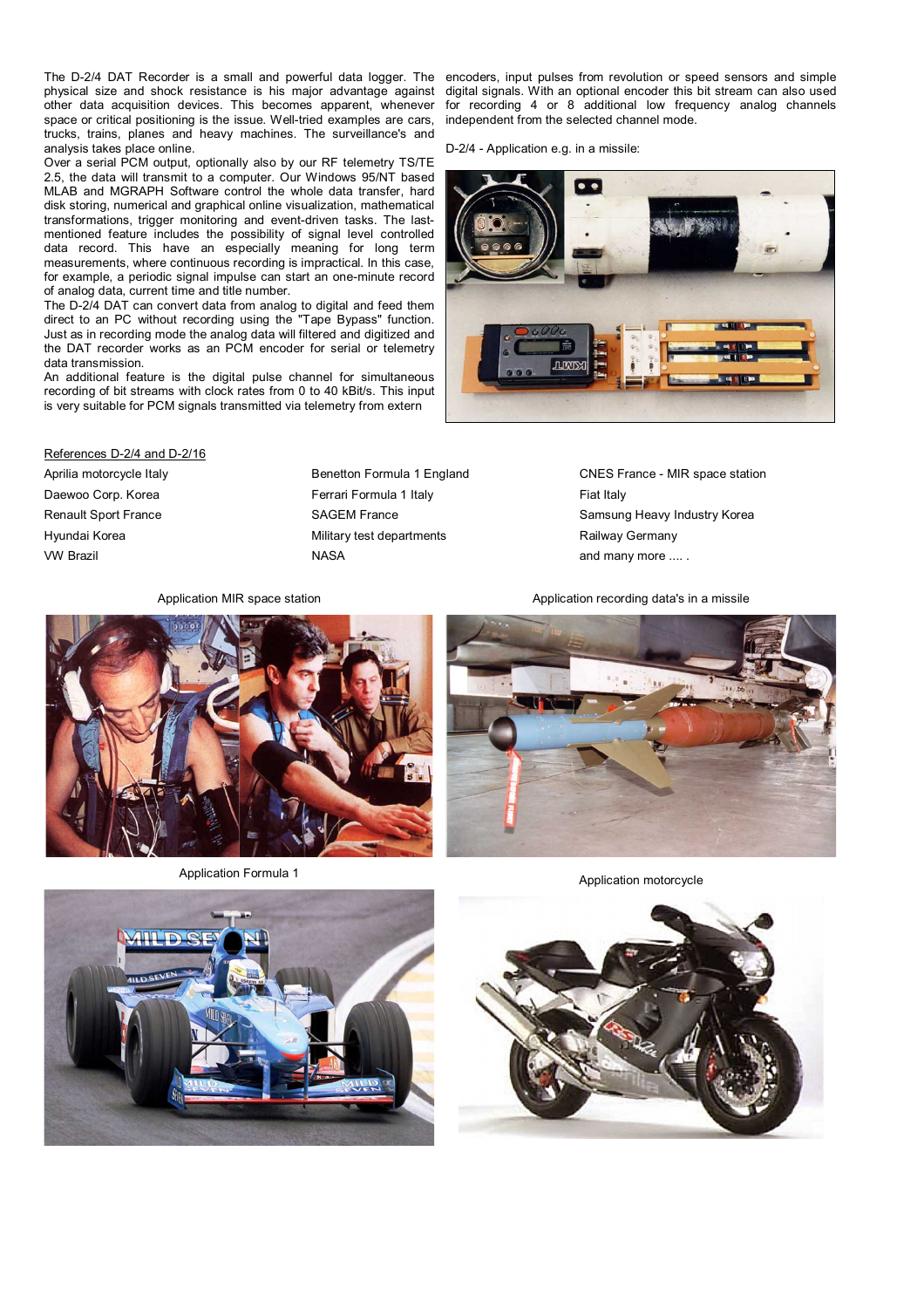- 4 analog channels; input and output can connected via adapter cable to BNC connectors
- Measuring range ±5V with overload indication for each channel
- Resolution 12 bit, SNR 72dB
- Simultaneous sampling of all channels
- Max. signal bandwidth 16kHz (2-channel mode, -3dB)
- Total sampling rate 96kHz, distributed to selected number of channels ( see table )
- Input impedance 100kΩ
- Input voltage protection up to 40V
- 8-pole low pass Butterworth filter for avoiding Aliasing effects (stop band attenuation 48dB at 2f cutoff)
- Analog output impedance 2Ω, 10mA, ±5V
- Selectable 2 4 channel mode
- Serial Interface, suitable for direct transmission over long cables or RF transmission
- PC Interface plug-in board for all IBM comp. PCs (Option)
- Digital pulse channel for TTL signals from 0 to 40kBit/s
- Date and time recording (year- month - day - hour - minute - second)
- Tape length counter for absolute time, programming time and remaining record time.
- Automatic or manual setting of title numbers with fast title search for playback
- Remote control unit with voice channel and bar graph display with overload indication (Option)
- Voice channel with external microphone and built-in loudspeaker, signal bandwidth 2800Hz.
- Recording time 3 hours with a DT180 cassette
- Storing capacity approximate, 2.4 Giga Byte with a DT180 cassette, reproduce accuracy ±0,1% at 0Hz
- Phase error between channels at same frequency <1°.
- Error correction by Double Encoded Reed Solomon Code.
- Bit error rate better  $10^{-10}$
- Recording format Helical Scan R-DAT
- Illuminated display with following indications: date/time program i.e. test number - tape length counter for absolute time - program time - remaining record time indications for functions like record -forward - reverse tape loaded etc.
- Additional indications like battery level error condensing water
- Functional buttons on tape deck: FORWARD REVERSE - PLAY - RECORD -STOP - PAUSE - HOLD
- Remote controllable with TTL-level signals for START/REC - STOP or/and event controllable with 1 event for blocks of 1 min.
- Power supply 10 ... 18 or 18 ... 32 V DC, optional battery, mains 220 V or 110V AC (±10%)
- Power dissipation 10W
- Environmental conditions: Operating temperature range -5 C° to + 45 °C Storage temperature range -20 °C to + 60 °C Relative humidity 20 ... 80 % non condensing Vibration 5g Mil. Standard 810 C, Curve C Shock 10g in all directions Size 157 x 90 x 65 mm without shock absorber Weight 1.3 kg without shock absorber

| Analog signal bandwidths and scanning rates |                  |        |  |
|---------------------------------------------|------------------|--------|--|
| Analog bandwidth -3 dB                      | 0-16 kHz 0-8 kHz |        |  |
| Scanning rate                               | 48 kHz           | 24 kHz |  |
| <b>Channel Mux</b>                          | 2 CH             | 4 CH   |  |

*Technical specifications are subject to change without notice!*